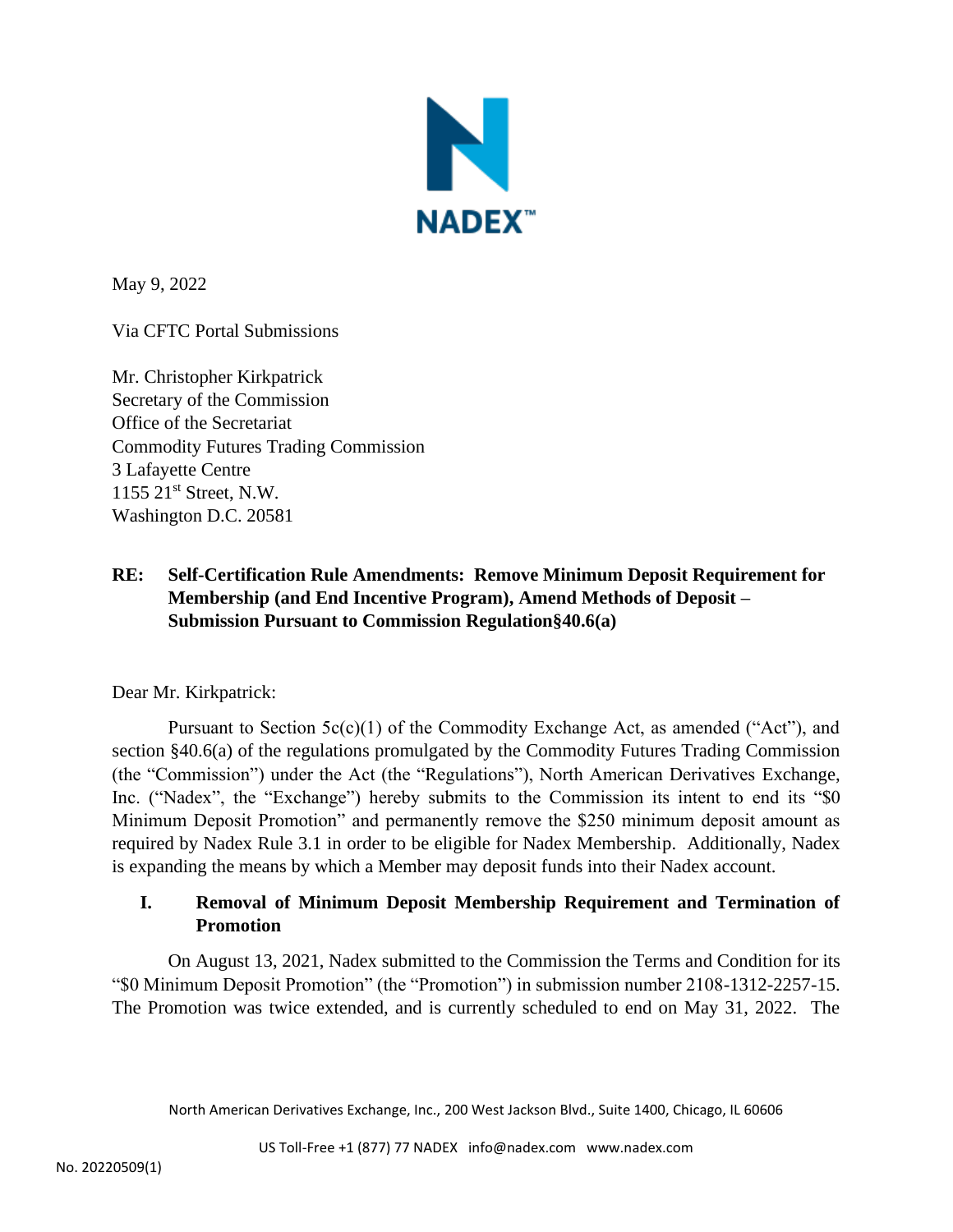Promotion temporarily removed the required minimum \$250 deposit in order to become a Trading Member, as that term is defined in Nadex Rule  $1.1<sup>1</sup>$ .

Since the Promotion launched in August 2021, the Exchange has experienced record highs in terms of 'application to fund', and 'application to trade' conversion rates. Removing the minimum deposit Membership eligibility requirement resulted in a 9% increase in those applicants who go on to fund their Nadex accounts, and a 5% increase in applicants who go on to fund *and* trade their Nadex accounts.

Due to the success of the Promotion, Nadex has decided to remove the \$250 minimum deposit requirement permanently. Applicants for membership will need to meet all other eligibility requirements set forth in the Nadex Rulebook and Membership Agreement, and will still be required to make a *successful* initial deposit in any amount, and in accordance with Rule  $3.1(a)(i)(2)$  and  $3.1(b)$ . The transition from the Promotion to the new Membership eligibility requirements will be seamless, and the Promotion will terminate on the effective date of the Rule change.

#### DCM Core Principles

Nadex has identified the following DCM Core Principles as potentially being impacted by this amendment: Core Principle 2 (Compliance with Rules); Core Principle 7 (Availability of General Information); Core Principle 11 (Financial Integrity of Transactions); Core Principle 12 (Protection of Markets and Market Participants).

Core Principle 2 requires a DCM to establish appropriate access requirements, require participants to consent to the DCM's jurisdiction, prohibit abusive trading practices on its markets, to have the capacity to detect and investigate rule violations, establish and maintain appropriate Compliance Department resources, maintain an automated trade surveillance system to monitor the markets in real-time, establish and maintain procedures that require its Compliance staff to conduct investigations of potential rule violations, and finally, to have the ability to obtain information. Until the Promotion was launched in August 2021, there were three main parts to the application and onboarding process to gain access to the markets: 1) identity verification, 2) Compliance review of the application "qualifying questions", 3) a successful \$250 minimum deposit. Following the implementation of the Promotion which removed the third requirement for Membership, the Exchange did not experience any notable increase in nefarious activity, and none that could be traced to the removal of the minimum deposit. As is Nadex's current practice and going forward, applicants will continue to undergo a review process that verifies the applicant's identity and investigates any negative regulatory history or criminal background that could impact the marketplace, and Nadex expects these access requirements will remain a sufficient gateway to

 $1$  Unless otherwise defined herein, capitalized terms shall have the same definition as set forth in Rule 1.1 of the Nadex Rulebook.

North American Derivatives Exchange, Inc., 200 West Jackson Blvd., Suite 1400, Chicago, IL 60606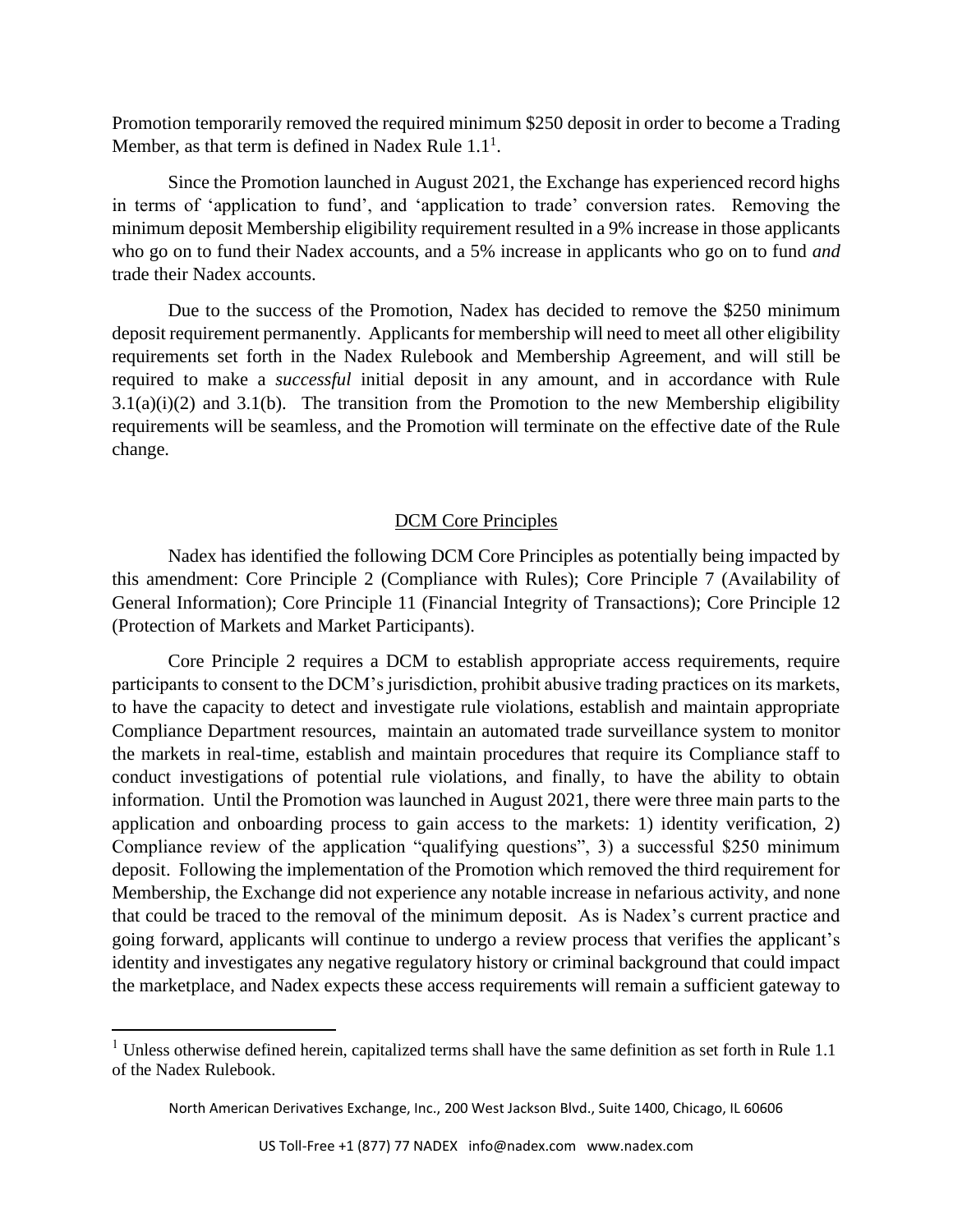entry as it has been throughout the Promotion. On the application for Membership, all applicants agree to comply with the Nadex Rules. Pursuant to Nadex Rule 2.10, all market participants agree to Nadex's jurisdiction. Nadex Rule 5.19 identifies trading practices that are prohibited on the Exchange, the violation of which could lead to a formal investigation and disciplinary action as set forth in Chapter 9 of the Rulebook. Nadex has a well-staffed and experienced Compliance and Regulatory Department who monitor all Nadex markets, conduct investigations, and impose disciplinary action. Nadex has an automated trade surveillance system, Scila, which monitors all markets in real-time at all hours the Exchange is open and generates alerts based on the customized parameters set by the Regulatory Department. Finally, Nadex Rule 3.3 requires market participants to cooperate promptly and fully with Nadex in any investigation, call for information, inquiry, audit, exam, or proceeding, which includes the market participant's activity in any underlying related market. Accordingly, the implementation of the amendments discussed herein will not negatively impact Nadex's ability to comply with this Core Principle.

Core Principle 7 requires a DCM to make its Rulebook publicly available. The Nadex Rulebook is publicly available on the Nadex website. Rule 3.1 sets out the eligibility requirements for Membership. Following the implementation of the amendments described herein, the eligibility requirements will be updated and the Rulebook will continue to be available on the website.

Core Principle 11 requires a DCM to ensure the financial integrity of transactions entered on the Exchange. All contracts traded at Nadex are fully collateralized and cleared through the Nadex clearinghouse. Nadex has a cap check system that ensures the Member has sufficient funds to fully collateralize the trade at the time the order is submitted to the Exchange. If a Member does not have sufficient funds the order is rejected. Nadex has a well-staffed Treasury Department that diligently monitors all financial transactions and notifies the Compliance Department to further investigate upon discovering any unusual activity.

Core Principle 12 requires a DCM to protect markets and market participants from abusive practices, to promote fair and equitable trading, and to have and enforce rules that are designed to promote fair and equitable trading and protect the market and its participants from abusive practices including fraud or unfair actions. Nadex had designed the Terms and Conditions of the Promotion to discourage abuse of the Promotion and would penalize those found to have violated the intent and spirit of the Promotion or engaged in fraudulent activity in connection with the Promotion. Nadex did not have any instances of a Member abusing the Promotion or engaging in nefarious activity resulting from the Promotion. Accordingly, Nadex does not believe that removing the minimum deposit amount on a permanent basis will have a negative impact on the markets and will not increase the potential for abusive practices or an unfair or unequitable trading experience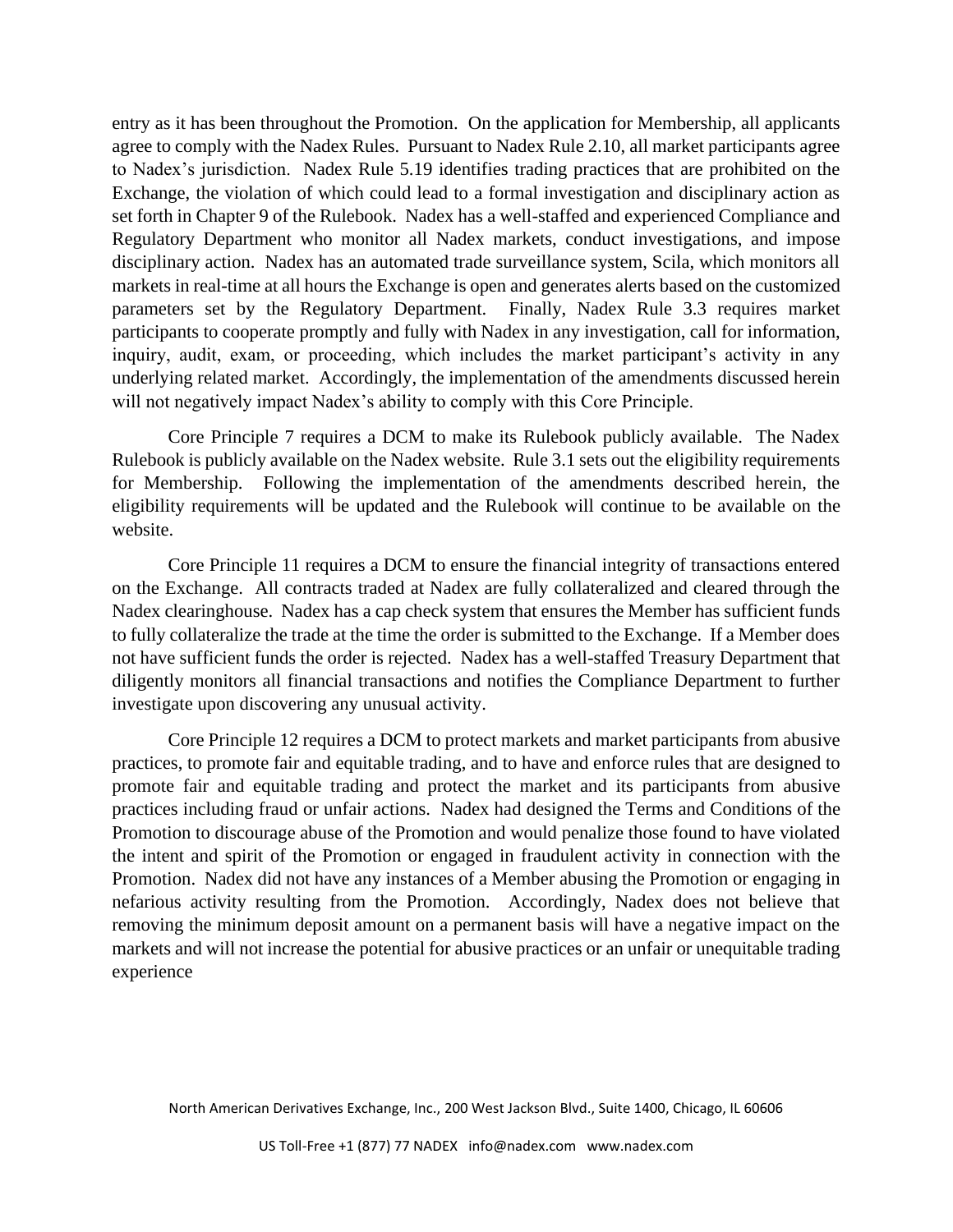## DCO Core Principles

Nadex has identified the following DCO Core Principles as potentially being impacted by this amendment: Core Principle C (Participant and Product Eligibility); Core Principle L (Public Information).

Core Principle C requires a DCO to have appropriate admission and continuing participation requirements for clearing members that are objective, publicly disclosed, and riskbased. As indicated previously, prior to the launch of the temporary Promotion, in order to gain access to the Nadex markets an applicant would have to verify their identification, answer a series of qualifying questions which are reviewed by the Compliance Department, and successfully deposit \$250. Removing the minimum deposit requirement since August 2021 has not resulted in an increase in nefarious activity, or any negative impact to the quality or integrity of the marketplace. The Promotion has been available to the public for over a year and a half and has demonstrated to Nadex that the identification verification and qualifying questions review process are appropriate requirements to gain access to the Nadex markets and requiring a \$250 minimum deposit does not provide any significant benefit to the Exchange or its Members. Nadex makes its eligibility requirements publicly available in Rule 3.1. The Rule will reflect the new eligibility requirements following implementation of the removal of a minimum deposit. The access requirements are applied uniformly to all applicants.

Core Principle L requires a DCO make publicly available its rules in a clear and comprehensive manner. The eligibility requirements for Membership are set forth in Rule 3.1, which will be updated with the amendments described herein, and posted on the Nadex website. .

#### **II. Expansion of Funding Methods**

In order to fund a Nadex account, a Member must either fund the account directly from a US Financial Institution, held in that Member's name, either via ACH, debit card, or wire transfer. A Member who is not a US resident may fund the account either directly from a US Financial Institution, held in that Member's name, or from the Member's foreign account through a Correspondent Account as defined by 31 CFR 1010.605(c) either via debit card or wire transfer. In order to facilitate the funding process and improve the client experience, Nadex plans to allow a Member's account to be funded by means of a registered money services business or other similarly authorized institution. Prior to accepting funds from a registered money services business, Nadex will review the business to ensure it is a registered entity and has know-yourcustomer and anti-money laundering procedures that meet or exceed Nadex's own procedures. Nadex will also require that the registered money services business verify that the funds it will transfer into the Nadex segregated Member Property account originate from a Financial Institution or Foreign Bank, as those terms are defined in 31 CFR 1010.100(t) and (u), held in the Member's name.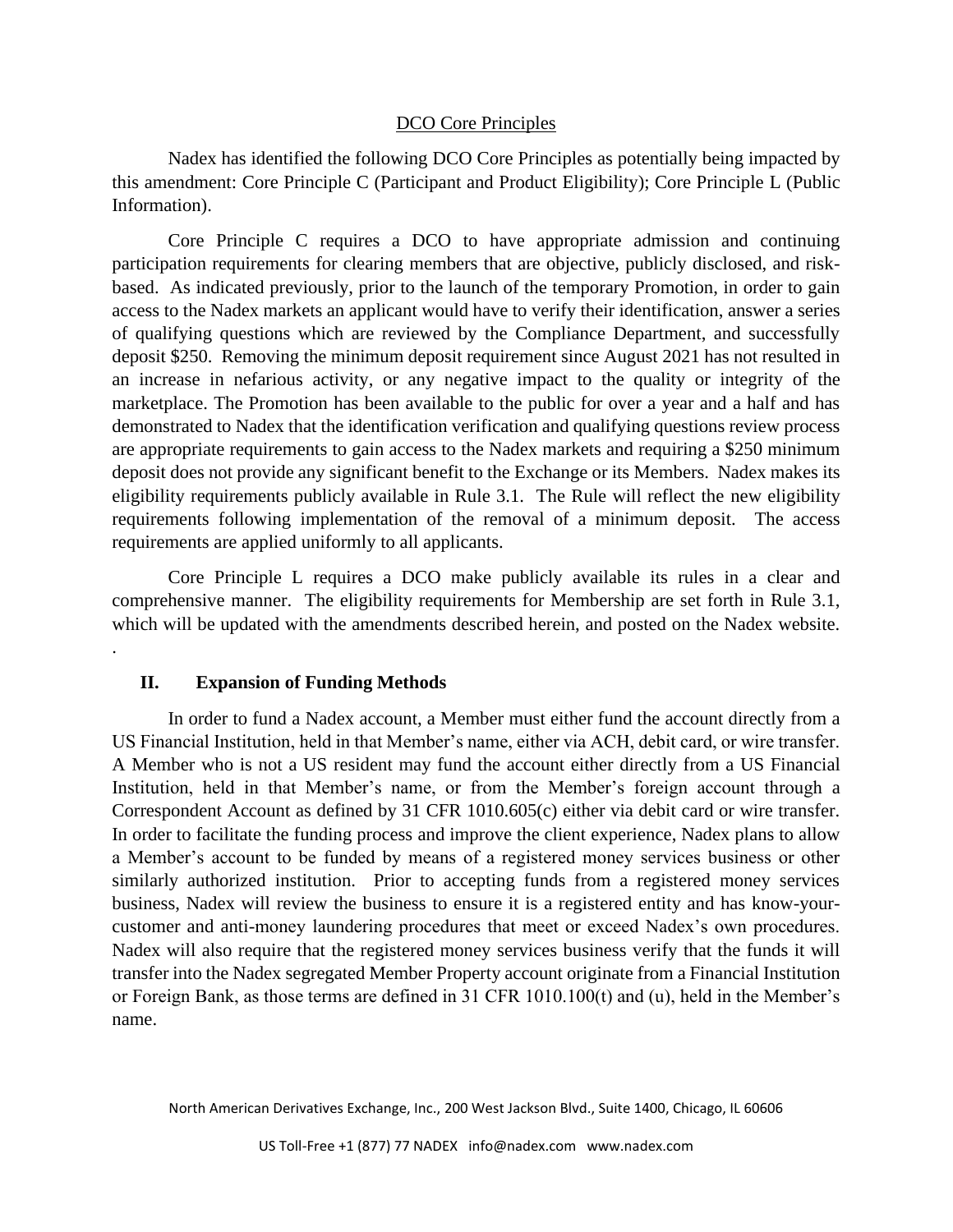## DCM Core Principles

Nadex has identified the following DCM Core Principles as potentially being impacted by the additional means of funding a Nadex account: Core Principle 2 (Compliance with Rules); Core Principle 7 (Availability of General Information); Core Principle 11 (Financial Integrity of Transaction).

Core Principle 2 requires a DCM to, among other things, establish, monitor, and enforce access requirements, which shall be impartial, transparent and applied in a non-discriminatory manner. Currently, in order to be eligible for Nadex Membership and gain access to the Nadex markets, an applicant must have an account in their name at either a US Financial Institution that will be used to directly fund their Nadex account, or an account at a Foreign Bank that will be used to fund the Nadex account through a Correspondent Account. The addition of permitting funding from a US Financial Institution or Foreign Bank through a registered money services business will be available to all Members, provided that the particular money services business a Member desires to transfer funds through has been approved by Nadex. Once a particular money services business has been vetted and approved by Nadex, it will be available for use by any other Member who meets the money services business' own requirements. Nadex anticipates that by providing an additional means of funding a Member account will increase convenience during the onboarding process and promote greater access to its markets. Therefore, this addition will not negatively impact Nadex's ability to comply with this Core Principle.

Core Principle 7 requires that the DCM ensure that its Rulebook is accurate, complete, current and readily accessible to the public, and all new or amended rules, both substantive and non-substantive, shall be reflected in the Rulebook on the date of implementation. Nadex makes its Rulebook publicly available on the Nadex website. On the effective date of this submission, the Rulebook will be updated and published noting the ability to fund a Member's Nadex account through an approved registered money services business.

Core Principle 11 requires the DCM to ensure the financial integrity of transactions entered into, on, or through the facilities of the DCM by, among other things, implementing minimum financial standards and protecting funds. All Nadex contracts are currently fully collateralized, and all orders are subject to a "cap-check" prior to acceptance by the Exchange to ensure sufficient funds exist in the Member's account to fully collateralize the transaction should the order be executed. The same cap-check will be applied regardless of whether a Member makes a deposit directly from a US Financial Institution account, from a Foreign Bank account through a Correspondent Account, or from a US Financial Institution or Foreign Bank account through an approved registered money services business. All funds are held in a segregated account at Nadex's settlement bank, identified as "Money Property – Cleared Swaps Proprietary Account", which is reviewed daily by the Finance and Compliance Departments.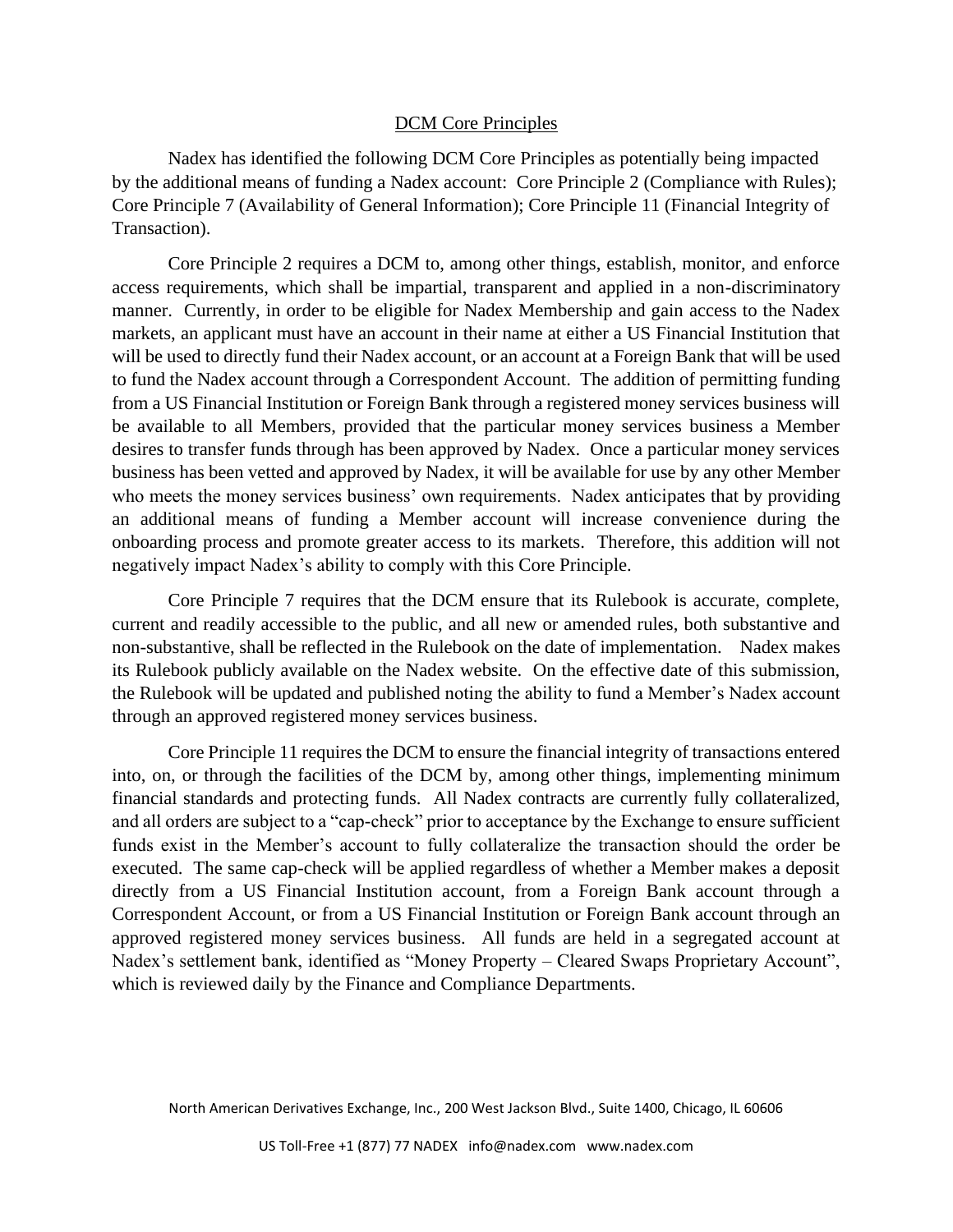## DCO Core Principles

Nadex has identified the following DCO Core Principles as potentially being impacted by this addition: Core Principle C (Participant and Product Eligibility); Core Principle F (Treatment of Funds); Core Principle L (Public Information).

Core Principle C requires a DCO to have appropriate admission and continuing participation requirements for clearing members that are objective, publicly disclosed, and riskbased. Moreover, the participation requirements shall permit fair and open access to the markets. As stated above, in order to gain access to the Nadex markets a Member must fund his/her/its Nadex account from an account in the Member's name at a US Financial Institution or Foreign Bank. The additional means of funding through a registered money services business will be available to all Members, provided that the particular money services business has been vetted and approved by Nadex, after which, it will be available for use by any other Member who meets the money services business' own requirements. Therefore, this addition will not negatively impact Nadex's ability to comply with this Core Principle.

Core Principle F requires a DCO to establish standards and procedures to protect and ensure the safety of funds belonging to its members. Nadex holds all Member funds in a bank account identified as "Member Property – Cleared Swaps Proprietary Account" and all funds are separate from Nadex's operating funds. The account balance is reviewed daily by the Finance and Compliance Departments. Funds received by an approved registered money services business will likewise be held in a segregated account and identified as Member Property.

Core Principle L requires a DCO make publicly available its rules in a clear and comprehensive manner. Nadex makes its eligibility requirements and acceptable means of funding as set forth in Rule 3.1 of the Rulebook on its website, which will be updated with the additions discussed herein on the effective date.

## **III. Closing**

In accordance with  $\S 40.2(a)(3)$  of the Commission's Regulations, Nadex plans to implement these Rule changes for the start of business on or after trade date May 23, 2022.

A complete index of the DCM and DCO Core Principles that indicates whether the Core Principle is applicable and addressed in the text of this submission is attached in Exhibit A. The Rule changes have been outlined in Exhibit B. The amendments to the Rulebook are set forth in Exhibit C and amendments to the Fee Schedule are in Exhibit D. Any deletions are stricken out while the amendments and/or additions are underlined.

Nadex hereby certifies that the additions contained herein comply with the Act, as amended, and the Commission Regulations adopted thereunder. No substantive opposing views were expressed to Nadex with respect to any of these actions.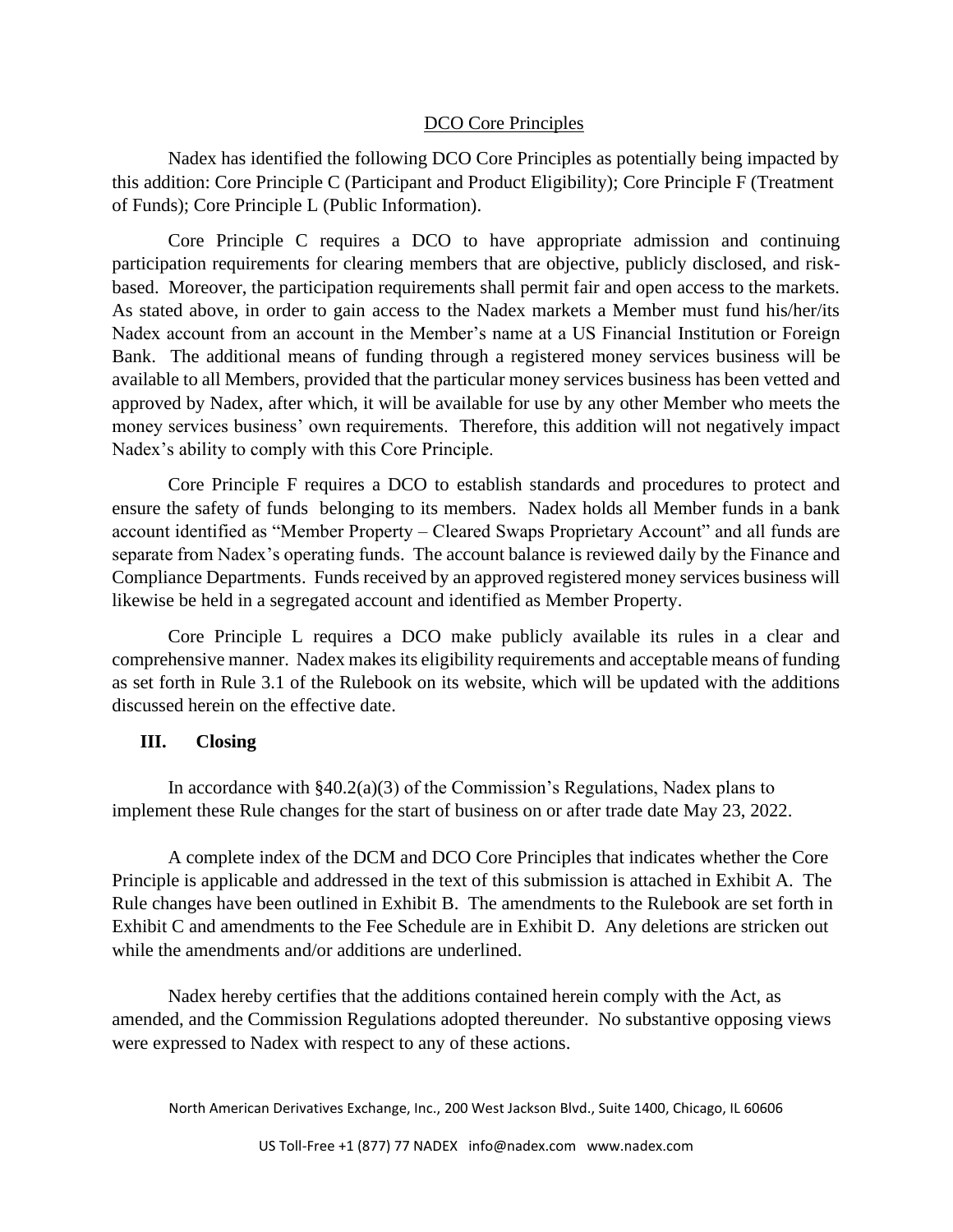Nadex hereby certifies that a copy of these additions was posted on its website at the time of this filing.

Should you have any questions regarding the above, please do not hesitate to contact me by telephone at (312) 884-0927 or by email at Jaime.walsh@nadex.com.

Sincerely,

Partial

Jaime Walsh Head of Legal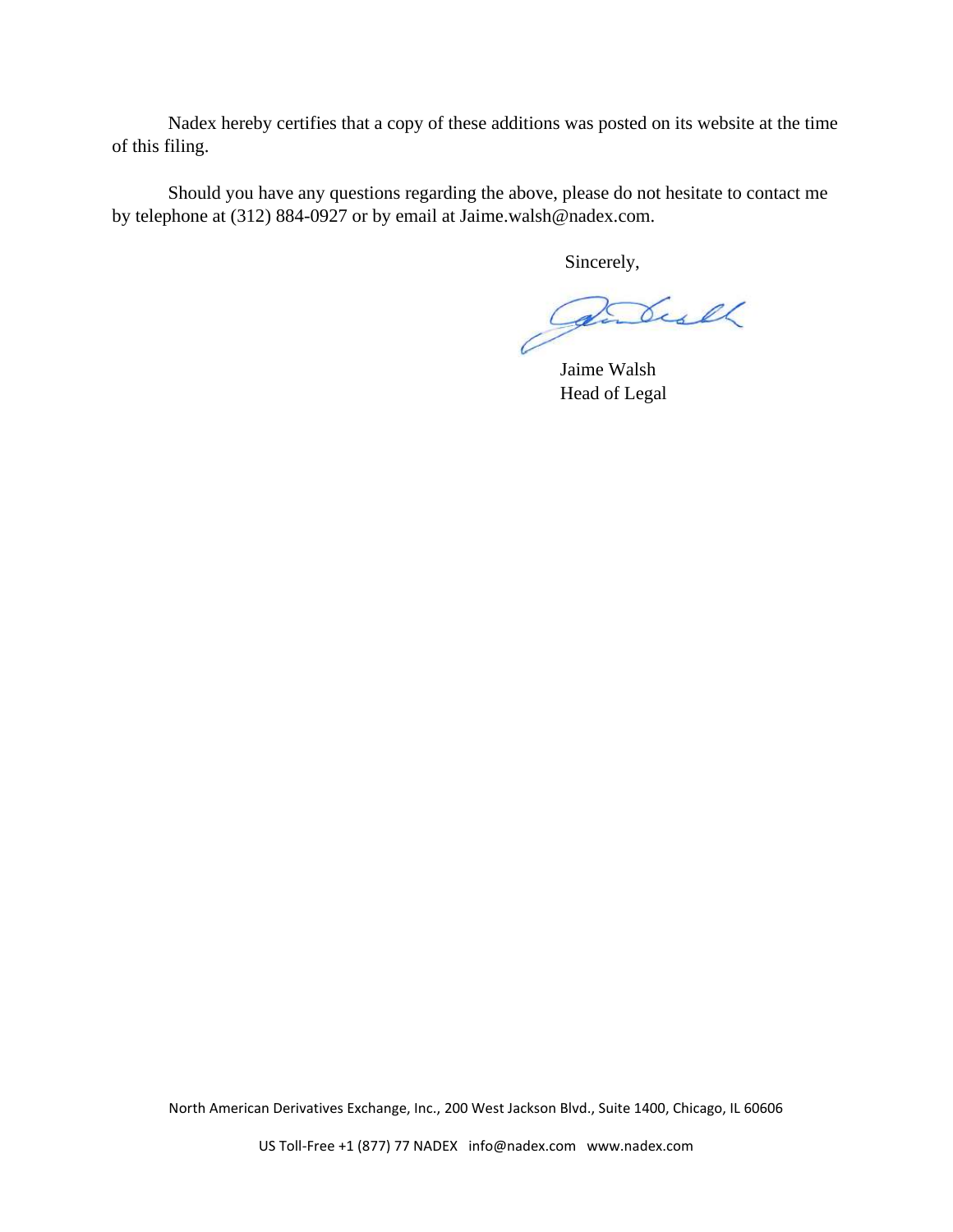# **EXHIBIT A**

# **Designated Contract Market ("DCM") Core Principles**

| <b>Core Principle</b><br><b>Number</b> | <b>Core Principle Name</b>                              | <b>Addressed in or Not</b><br><b>Applicable to Self-</b><br><b>Certification</b>                          |  |
|----------------------------------------|---------------------------------------------------------|-----------------------------------------------------------------------------------------------------------|--|
| $\mathbf{1}$                           | <b>Designation as Contract Market</b>                   | Not applicable (designation<br>granted)                                                                   |  |
| $\overline{2}$                         | <b>Compliance with Rules</b>                            | Addressed in I, II                                                                                        |  |
| $\overline{3}$                         | <b>Contracts Not Readily Subject to</b><br>Manipulation | Not applicable to this<br>submission                                                                      |  |
| $\overline{4}$                         | <b>Prevention of Market Disruption</b>                  | Not applicable to this<br>submission                                                                      |  |
| 5                                      | Position Limitations or Accountability                  | Not applicable to this<br>submission                                                                      |  |
| 6                                      | <b>Emergency Authority</b>                              | Not applicable (Nadex<br>Rulebook, 2.4 Emergency<br>Rules)                                                |  |
| $\overline{7}$                         | Availability of General Information                     | Addressed in I, II                                                                                        |  |
| $\overline{8}$                         | Daily Publication of Trading Information                | Not applicable to this<br>submission                                                                      |  |
| 9                                      | <b>Execution of Transactions</b>                        | Not applicable to this<br>submission                                                                      |  |
| 10                                     | <b>Trade Information</b>                                | Not applicable to this<br>submission                                                                      |  |
| 11                                     | <b>Financial Integrity of Transactions</b>              | Addressed in I, II                                                                                        |  |
| 12                                     | Protection of Markets and Market<br>Participants        | Addressed in I                                                                                            |  |
| 13                                     | <b>Disciplinary Procedures</b>                          | Not applicable (Nadex<br>Rulebook, Chapter 9 Rule<br>Enforcement)                                         |  |
| 14                                     | <b>Dispute Resolution</b>                               | Not applicable (Nadex<br>Rulebook, 10.2 - 10.4<br>Arbitration)                                            |  |
| 15                                     | <b>Governance Fitness Standards</b>                     | Not applicable (Nadex<br>Rulebook, 2.2 Service<br>Restrictions, 11.2 Service and<br>Disciplinary History) |  |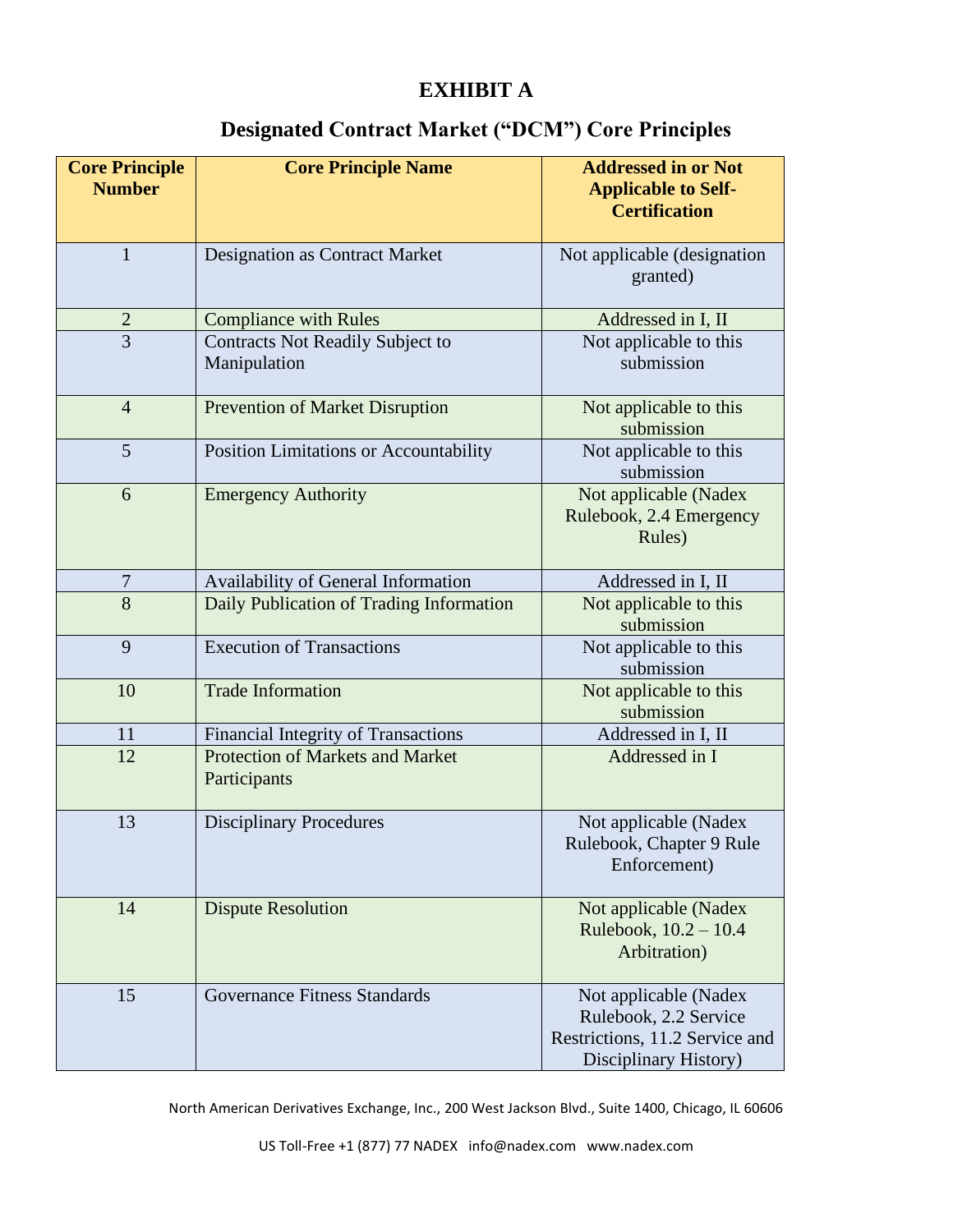| 16 | <b>Conflicts of Interest</b>                                  | Not applicable (Nadex<br>Rulebook, 2.6 Voting, 2.9<br>Trading Limitations, 11.1<br>Non-Public Information, 11.3<br>Voting) |  |
|----|---------------------------------------------------------------|----------------------------------------------------------------------------------------------------------------------------|--|
| 17 | Composition of Governing Boards of<br><b>Contract Markets</b> | Not applicable (internal<br>review and appointment of<br>directors)                                                        |  |
| 18 | Recordkeeping                                                 | Not applicable to this<br>submission                                                                                       |  |
| 19 | <b>Antitrust Considerations</b>                               | Not applicable to this<br>submission                                                                                       |  |
| 20 | <b>System Safeguards</b>                                      | Not applicable (internal<br>controls and policies in place)                                                                |  |
| 21 | <b>Financial Resources</b>                                    | Not applicable (capital<br>requirements and quarterly<br>reporting compliant)                                              |  |
| 22 | Diversity of Boards of Directors                              | Not applicable (not public<br>company, internal review and<br>appointment of directors)                                    |  |
| 23 | Securities and Exchange Commission                            | Not applicable                                                                                                             |  |

# **Derivatives Clearing Organization ("DCO") Core Principles**

| <b>Core Principle</b><br><b>Number</b> | <b>Core Principle Name</b>          | <b>Addressed in or Not</b><br><b>Applicable to Self-</b><br><b>Certification</b> |
|----------------------------------------|-------------------------------------|----------------------------------------------------------------------------------|
| A                                      | Compliance                          | Not applicable to this<br>submission                                             |
| B                                      | <b>Financial Resources</b>          | Not applicable (capital)<br>requirement and quarterly<br>reporting compliant)    |
| $\mathcal{C}$                          | Participant and Product Eligibility | Addressed in I, II                                                               |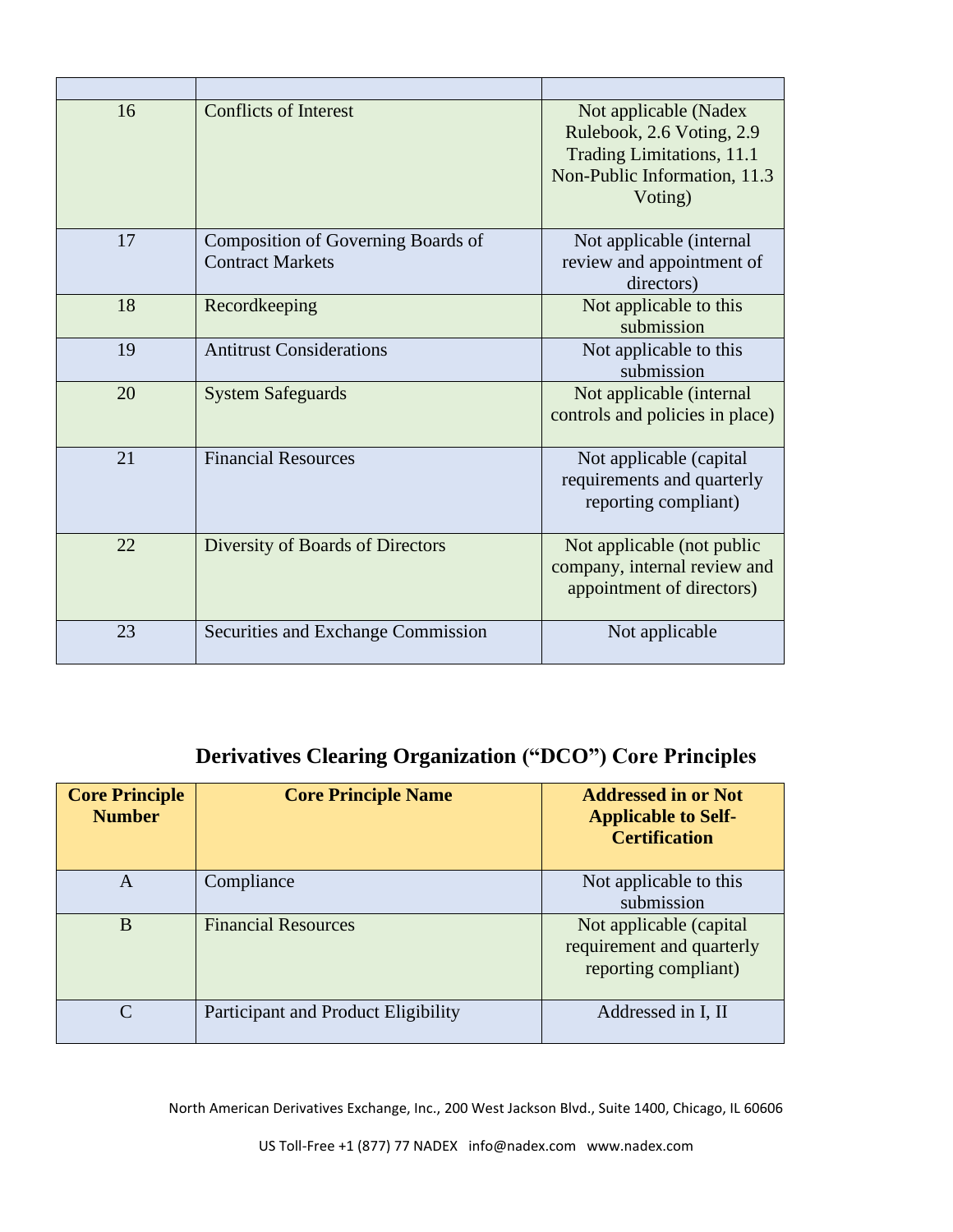| D            | <b>Risk Management</b>              | Not applicable to this<br>submission                                                                                                                                                                                                                 |  |
|--------------|-------------------------------------|------------------------------------------------------------------------------------------------------------------------------------------------------------------------------------------------------------------------------------------------------|--|
| E            | <b>Settlement Procedures</b>        | Not applicable to this<br>submission                                                                                                                                                                                                                 |  |
| $\mathbf{F}$ | <b>Treatment of Funds</b>           | Addressed in II (Also Nadex<br><b>Rulebook Chapter 8 Member</b><br>Funds)                                                                                                                                                                            |  |
| G            | <b>Default Rules and Procedures</b> | Not applicable to this<br>submission                                                                                                                                                                                                                 |  |
| H            | <b>Rule Enforcement</b>             | Not applicable (Nadex<br>Rulebook, Chapter 9 Rule<br>Enforcement, $10.2 - 10.4$<br>Arbitration)                                                                                                                                                      |  |
| I            | <b>System Safeguards</b>            | Not applicable (internal<br>controls and policies in place)                                                                                                                                                                                          |  |
| $\mathbf J$  | Reporting                           | Not applicable to this<br>submission                                                                                                                                                                                                                 |  |
| K            | Recordkeeping                       | Not applicable (Nadex<br>maintains all required records<br>for at least 5 years)                                                                                                                                                                     |  |
| L            | <b>Public Information</b>           | Addressed in I, II                                                                                                                                                                                                                                   |  |
| M            | <b>Information Sharing</b>          | Not applicable (member of<br>Joint Audit Committee, Joint<br>Compliance Committee,<br><b>Intermarket Surveillance</b><br>Group, and signatory to the<br><b>International Information</b><br>Sharing Memorandum of<br>Understanding and<br>Agreement) |  |
| N            | <b>Antitrust Considerations</b>     | Not applicable to this<br>submission                                                                                                                                                                                                                 |  |
| $\Omega$     | <b>Governance Fitness Standards</b> | Not applicable (Nadex<br>Rulebook, 2.2 Service<br>Restrictions, 11.2 Service and<br>Disciplinary History, internal<br>review and appointment of<br>directors)                                                                                        |  |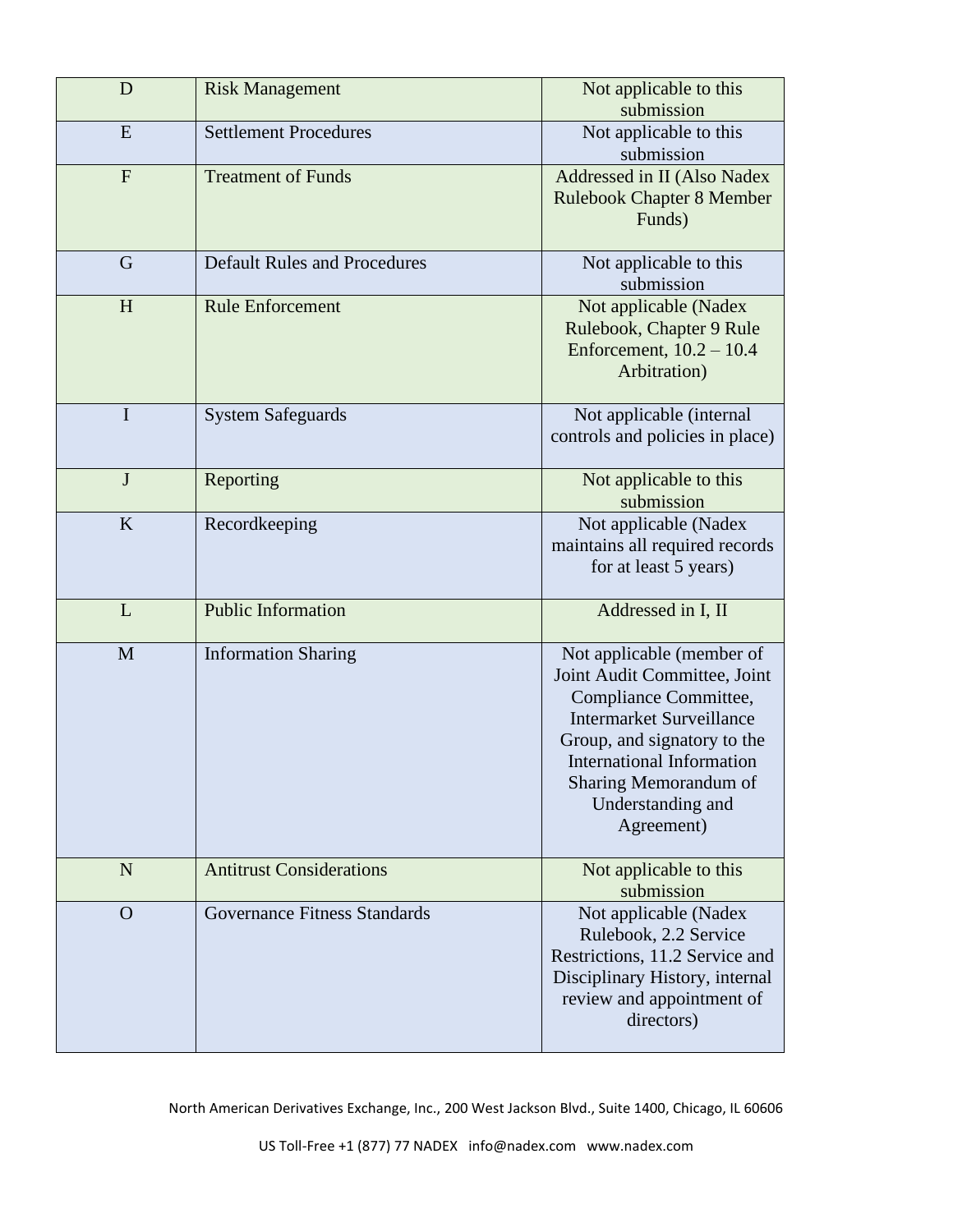| P           | <b>Conflicts of Interest</b>           | Not applicable (Nadex        |  |
|-------------|----------------------------------------|------------------------------|--|
|             |                                        | Rulebook, 2.6 Voting, 2.9    |  |
|             |                                        | Trading Limitations, 11.1    |  |
|             |                                        | Non-Public Information, 11.3 |  |
|             |                                        | Voting)                      |  |
|             |                                        |                              |  |
|             | <b>Composition of Governing Boards</b> | Not applicable (internal     |  |
|             |                                        | review and appointment of    |  |
|             |                                        | directors)                   |  |
| $\mathbf R$ | Legal Risk                             | Not applicable (Nadex        |  |
|             |                                        | Rulebook Chapter 6)          |  |
|             |                                        |                              |  |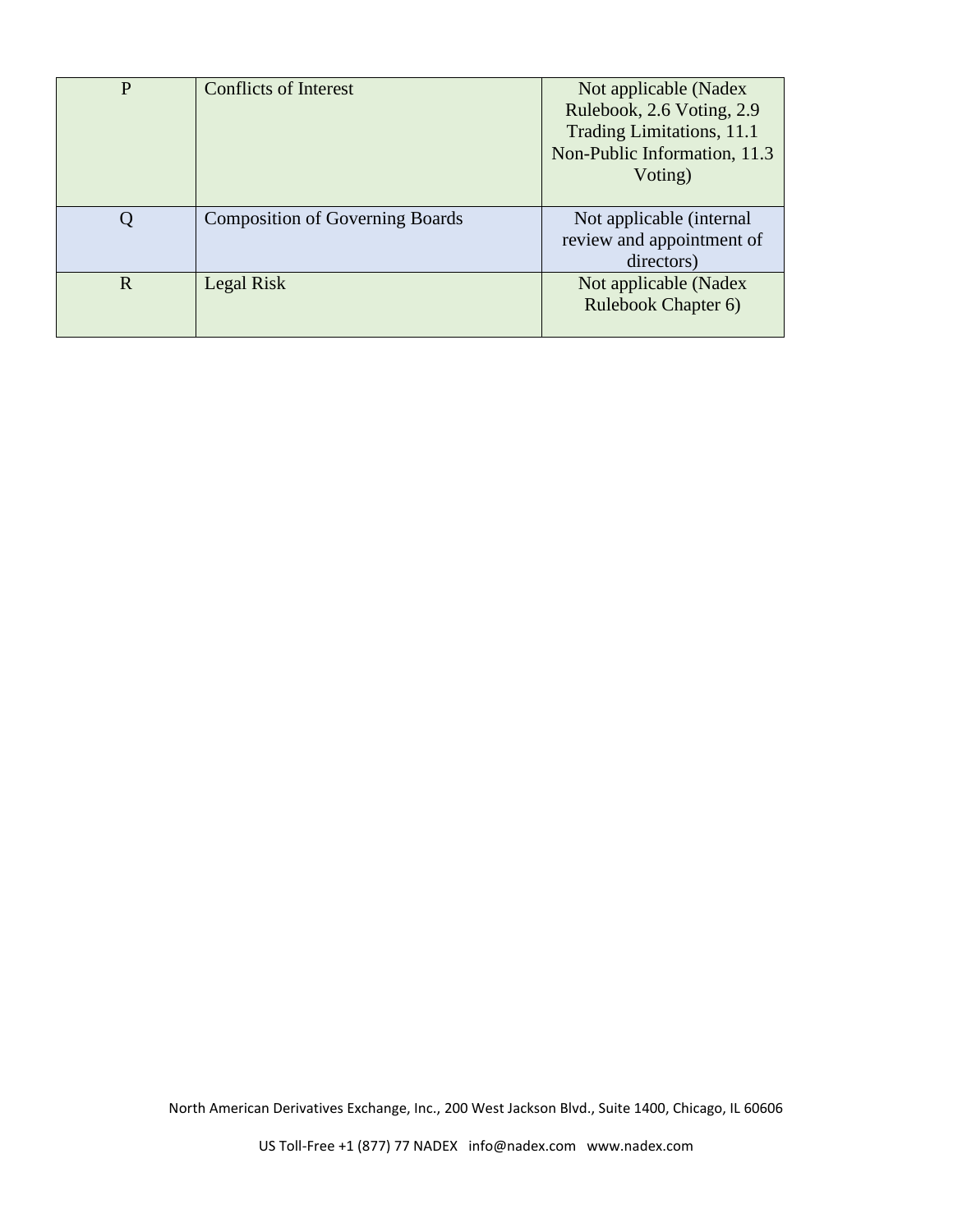# **EXHIBIT B**

| <b>Rule</b> | <b>Asset</b>                                                                    | <b>Duration/Close Time</b> | <b>Action</b>                                                                                                                                                                         | <b>Effective</b><br><b>Date</b> |
|-------------|---------------------------------------------------------------------------------|----------------------------|---------------------------------------------------------------------------------------------------------------------------------------------------------------------------------------|---------------------------------|
| 3.1         | <b>Trading Members</b><br>- Applications,<br>Classifications,<br>and Privileges | N/A                        | Remove \$250 required<br>Membership deposit;<br>amend acceptable<br>means by which a<br>deposit may be made;<br>specify "US"<br><b>Financial Institution</b><br>for entity applicants | 5/23/2022                       |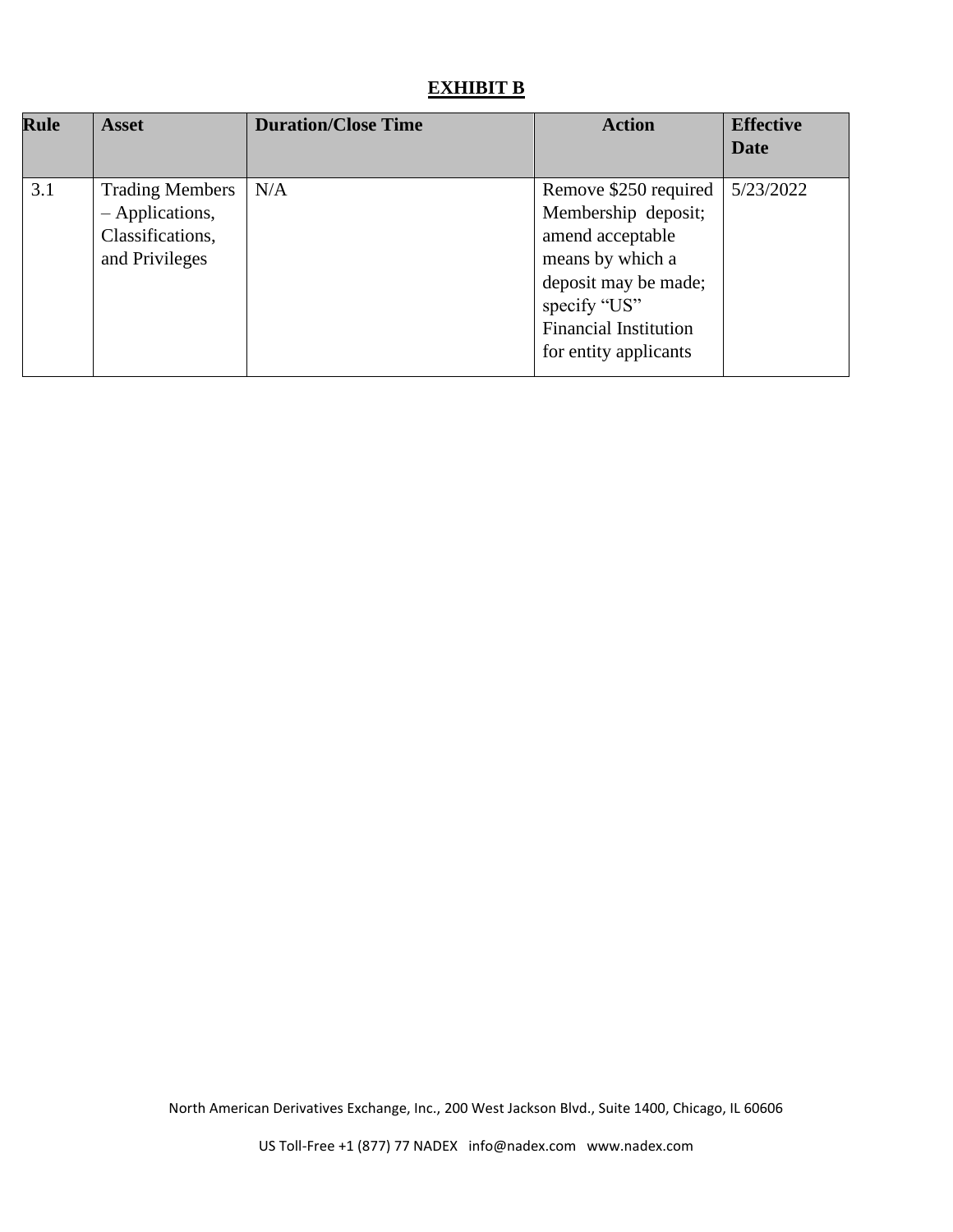## **EXHIBIT C**

## Addition of Rule 3.1

*(The following Rule amendments are underlined and deletions are stricken out)*

## RULES  $1.1 - 2.10$  [UNCHANGED]

## RULE 3.1 TRADING MEMBERS - APPLICATIONS, CLASSIFICATIONS, AND PRIVILEGES

(a) To be eligible to become a Trading Member:

(i) An applicant who is an individual, must:

1) provide Nadex with any information or documentation Nadex deems necessary in order to verify the applicant's identity, perform a criminal background check, or otherwise review information provided on an Application for Membership or by a third party provider<sup>2</sup>;

2) (A) have an account(s)  $\theta$  accounts in the Trading Member's name with a US Financial Institution that the Trading Member will use to fund its Nadex account at the Nadex settlement bank, and to receive funds from its Nadex account, or, (B) have a verified account(s) at a Financial Institution or Foreign Bank held in the Trading Member's name that will deposit funds to its Nadex account at the Nadex settlement bank by means of a registered money services business or other similarly authorized institution that has been vetted by Nadex and received preapproved written authorization from Nadex that it is an acceptable means of deposit; or (C) if the Trading Member is a non-United States resident, have an account(s) or accounts as described in subsections (A) or  $(B)$  or an account(s) in the Trading Member's name with either a US Financial Institution or a Foreign Bank capable of transacting with Nadex's settlement bank either directly, through a Correspondent Account, or other acceptable intermediary that the Trading Member will use to fund its Nadex account at the Nadex settlement bank, and to receive funds from its Nadex account via one of the acceptable methods as stated on the Nadex website<sup>3</sup>; and

3) certify that

<sup>&</sup>lt;sup>2</sup> Required documentation may vary depending on the applicant's residential location. Specific residential locations from which Nadex may accept applications for Membership will be identified on the Nadex Membership application.

<sup>&</sup>lt;sup>3</sup> All funds deposited into the Trading Member's Nadex account at the Nadex settlement bank shall be in U.S. dollars. All withdrawal payments from the Trading Member's Nadex account will also be made in U.S. dollars.

North American Derivatives Exchange, Inc., 200 West Jackson Blvd., Suite 1400, Chicago, IL 60606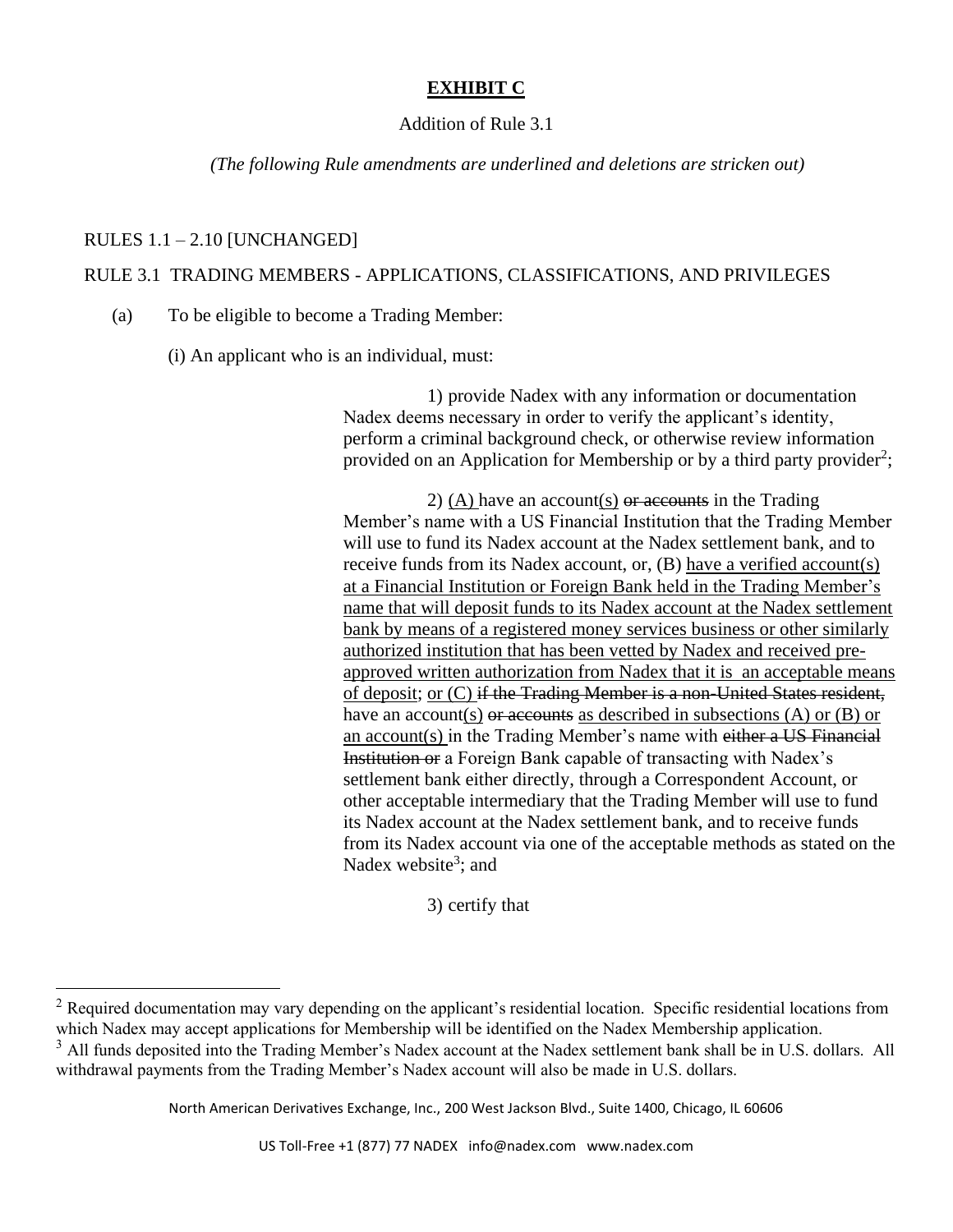(A) the applicant is old enough to enter into a legally enforceable contract and has reached the required age as stated on the Membership Agreement;

(B) the applicant has read, understands and agrees to comply with the Nadex Rules, Risk Disclosure Statement, Terms of Use, Privacy Policy, and Membership Agreement;

(C) the applicant agrees to be bound by these Rules; and

(D) the applicant will trade only for itself and will not trade as an intermediary for any other person or entity.

(ii) An applicant that is an Entity must

(1) be organized in the United States;

(2) provide Nadex with a valid Taxpayer Identification Number;

(3) provide Nadex with a valid legal entity identifier as described in Commission Regulation §45.6;

(4) have an account or accounts in the Entity Trading Member's name with a Financial Institution that the Entity Trading Member will use to fund its Nadex account at the Nadex settlement bank, and to receive funds from its Nadex account, via one of the acceptable methods as stated on the Nadex website; and

(5) designate Authorized Trader(s) to trade its account and agree that such Authorized Trader(s) will trade only for it and will not trade for him/herself or as an intermediary for any other entity or person;

(6) designate at least one officer who is responsible for supervising all activities of its employees relating to transactions effected on Nadex or subject to Nadex Rules and provide any information Nadex may request regarding such officer(s);

(7) agree to be bound by these Rules; and

(8) certify that

(A) the applicant is validly organized, in good standing, in the United States:

(B) the applicant is authorized by its governing body and, if relevant, documents of organization, to trade commodities, swaps, futures and options contracts, and

(C) the applicant has read, understands and agrees to comply with the Nadex Rules, Risk Disclosure Statement, Terms of Use, Privacy Policy, and Membership Agreement.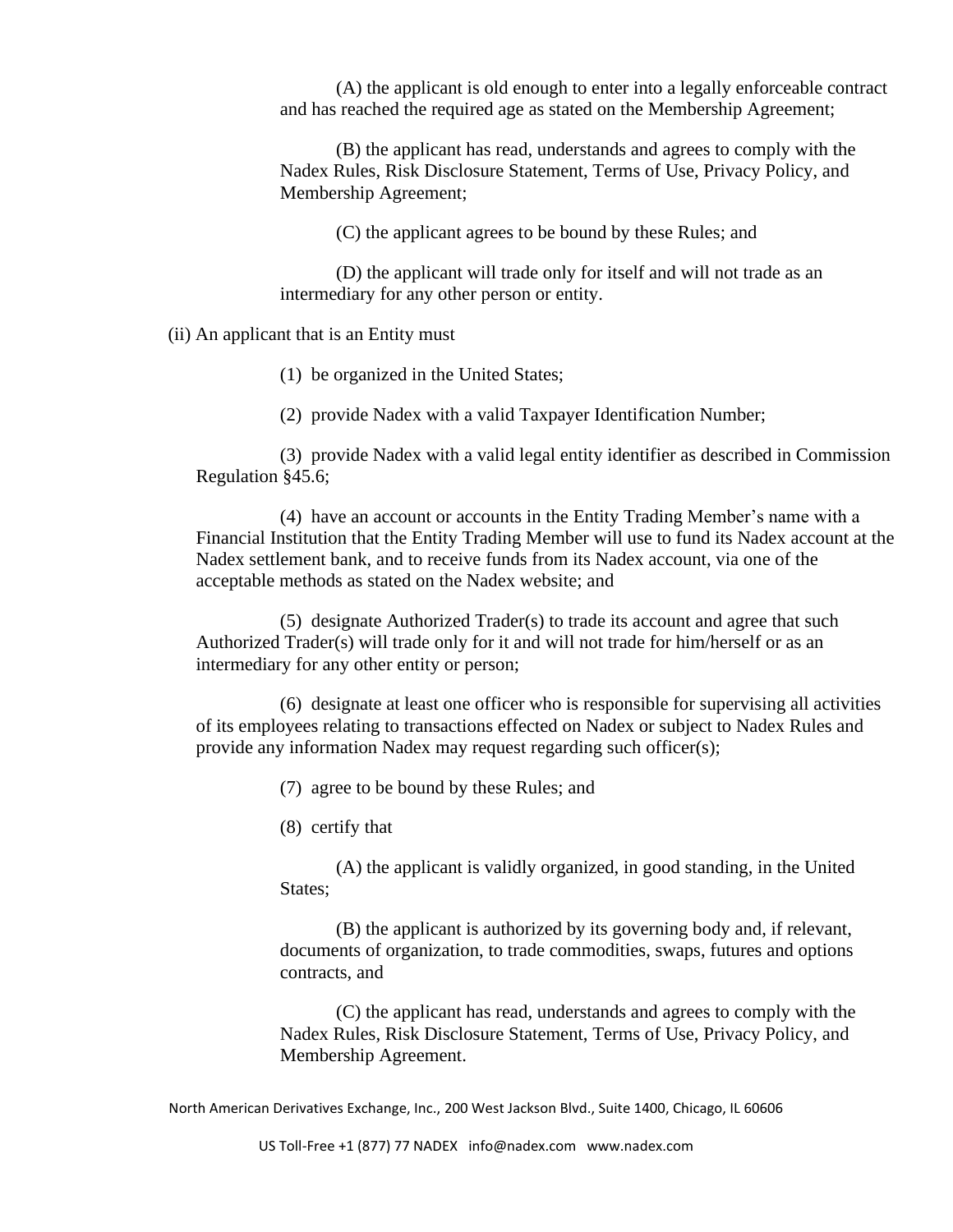(b) In order to become a Trading Member, an applicant who is an individual must complete and submit the Nadex on-line membership application, provide Nadex with any other information Nadex may request, and fund its Nadex account by making a deposit of funds belonging to the individual applicant from the individual applicant's account at a US Financial Institution, or as otherwise provided for in subsection (a)(i)(2) of this Rule, transferring to the appropriate segregated Cleared Swap Proprietary Account at Nadex's settlement bank. an initial deposit of no less than \$250 in funds from its account at a Financial Institution. Nadex may return any account balance and terminate any account upon the discovery that the Membership Application was completed by anyone other than the named individual identified on the Membership Application. An applicant who is an Entity must complete an Account Certification, Membership Agreement, and W-9, which collectively shall constitute the membership application, provide Nadex with any other information Nadex may request, and fund its Nadex account by making a deposit of funds belonging to the entity applicant from the entity applicant's account at a Financial Institution transferring to the appropriate segregated Cleared Swap Proprietary Account at Nadex's settlement bank. an initial deposit of no less than \$250 in funds from its account at a Financial Institution. All funds deposited by Trading Members shall constitute "Member Property" in accordance with CFTC Regulations.

(c) Submission of a membership application to Nadex constitutes the applicant's agreement to be bound by these Rules and other policies of Nadex.

(d) If an application is approved by Nadex and the Nadex settlement bank confirms to Nadex that the applicant has made a successful initial deposit in accordance with paragraph (b)deposited with it the funds required in paragraph (b) of this Rule, the applicant will be a Trading Member of Nadex and will have the following privileges, which Nadex may revoke, amend, or expand in accordance with, or by amending, these Rules:

(i) to maintain a Nadex account;

(ii) to buy Contracts on the Market using the funds in its Nadex account;

(iii) to sell Contracts on the Market using the funds in its Nadex account;

(iv) to view "real-time" the same best bids to buy and offers to sell the Contracts traded on the Market as are available to all other Members;

(v) to view the current trading volume and open interest for the Contracts traded on the Market; and

(vi) to view all non-secure parts of the Nadex website, including these Rules, and descriptions of Contracts traded on the Market as well as all secure parts of the Nadex website outlined above in Rule  $3.1(d)(i) - (vi)$ .

(e) Nadex may in its sole discretion approve, deny, or condition any Member application as Nadex deems necessary or appropriate.

(f) A Trading Member that is an individual, may not maintain and/or trade more than one Nadex account. No Authorized Trader(s), nor any officer, director, member, manager, owner, or indirect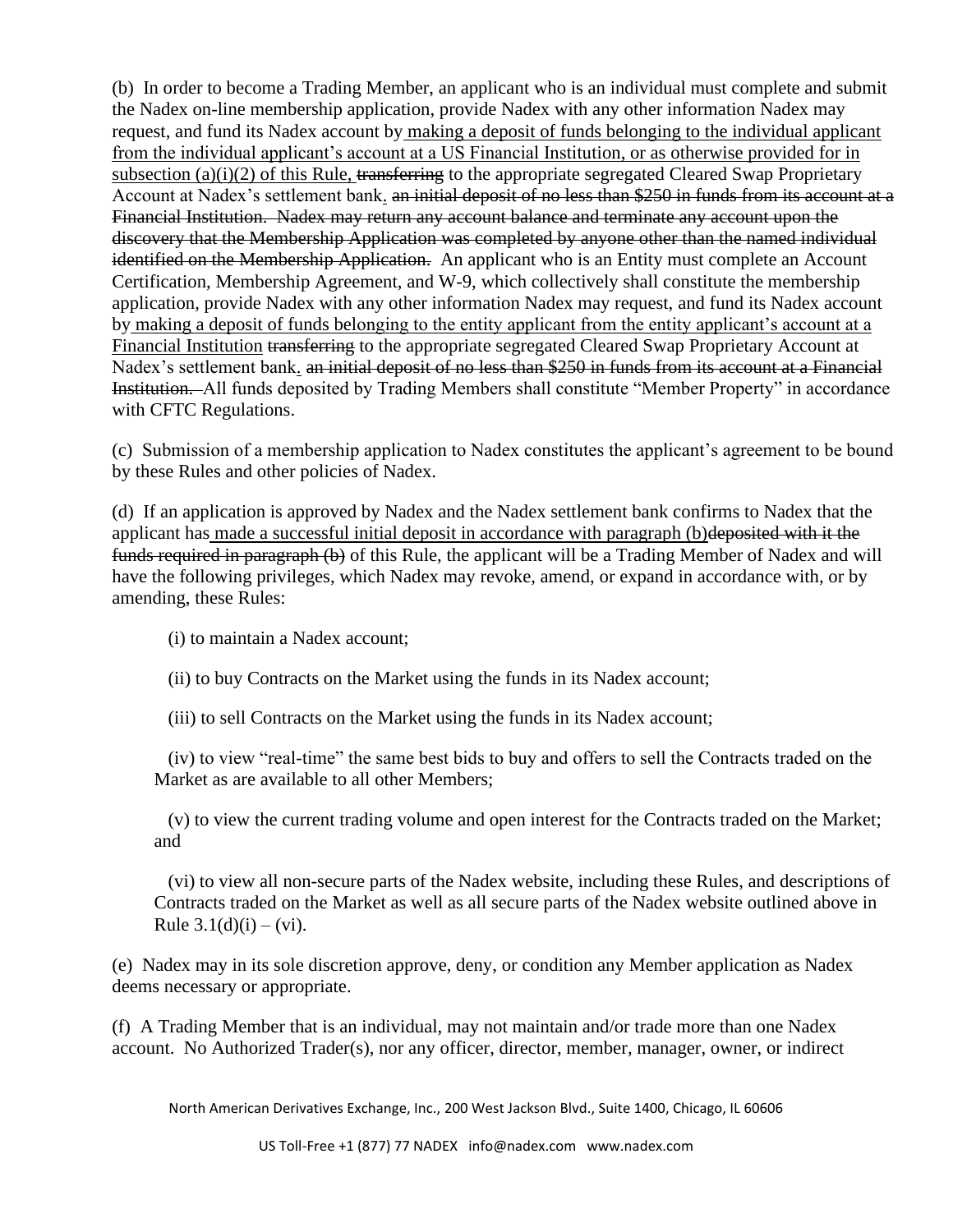owner, of an Entity Trading Member may maintain a separate Nadex account and/or trade any Nadex account other than that Entity's account.

RULES 3.2 – 12.86 [UNCHANGED]

*End of Rulebook*

North American Derivatives Exchange, Inc., 200 West Jackson Blvd., Suite 1400, Chicago, IL 60606

US Toll-Free +1 (877) 77 NADEX info@nadex.com www.nadex.com